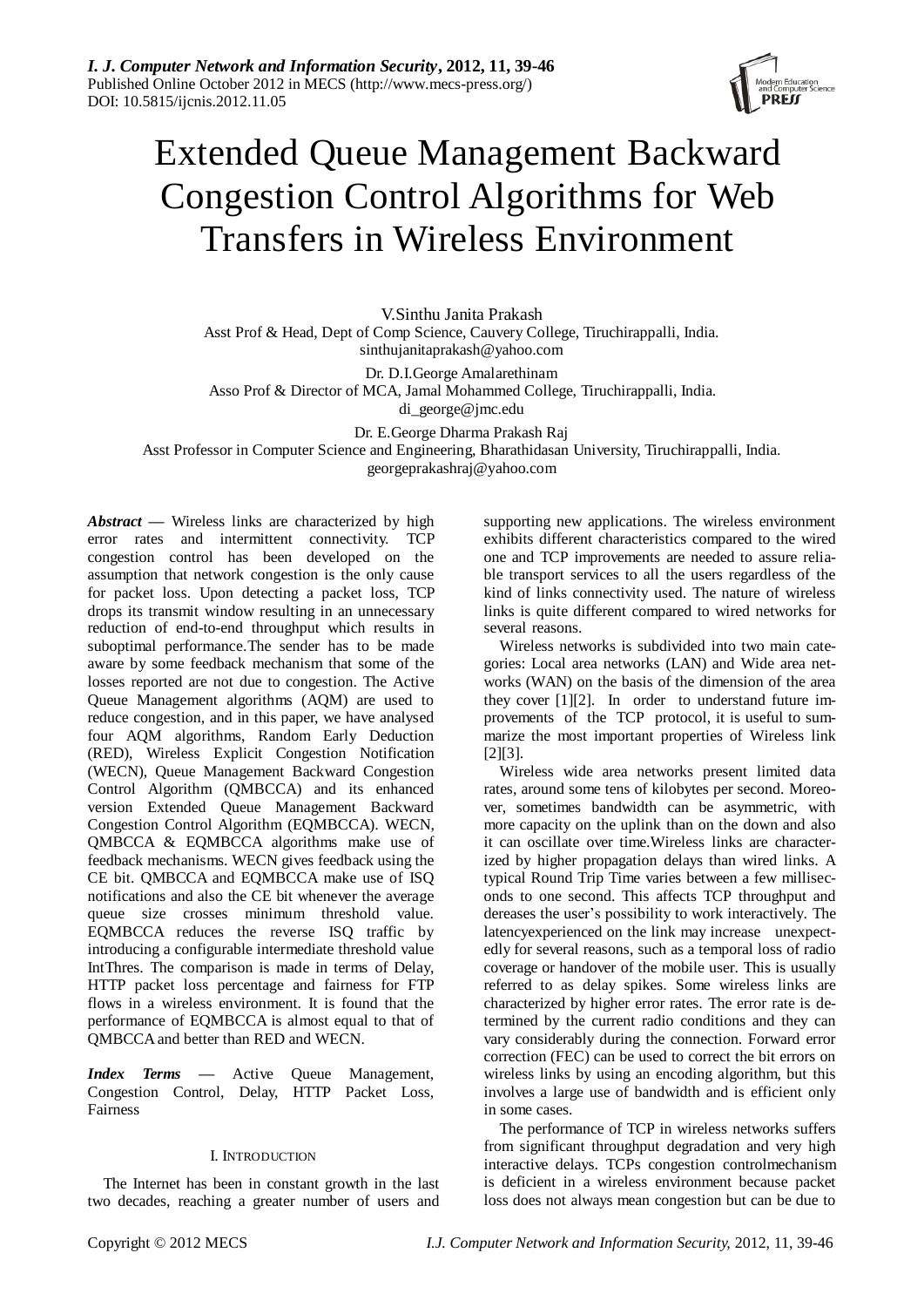its characteristics. Thus, the reduction of congestion window, which can occur quite frequently in a wireless environment, can result in poor performance in terms of throughput and delay. Unfortunately, when packets are lost in networks for reasons other than congestion, these measures result in an unnecessary reduction in end-toend throughput and hence, in suboptimal performance. Hence the sender has to be made aware that some of the losses reported are not due to congestion.

QoS (Quality of Service) has now become very important part of networking. Now there is a demand of high bandwidth and low latency traffic from sender to receiver but to provide this kind of request is not always possible because of low speed links at the wireless fusion point of interconnection that passes the packets. It becomes very important how different traffic is put in queue in different situation where some traffic needs to pass quickly and some needs greater bandwidth. When congestion occurs, the main difficulty is to send big amount of packets from one end to the other end of a network [4]. In the case of congestion, the competition of flows for obtaining network resources increases [5].

A network may be very much congested so that no data could effectively be transferred. A communiction link that uses only a tiny fraction of the bandwidth may be available at the bottleneck due to poorly designed protocol. Extensive analysis and testing play a crucial role in avoiding these and similar pitfalls in protocol design.

Internet is designed to allow for communication at reasonable rates. Congestion will occur if resources are over utilized. When there is more incoming traffic than network nodes can handle, congestion occurs. Congestion results in full queues, long delays, and dropped packets that have an adverse effect on throughput. Throughput may be increased if there is a reduction at the rate at which packets are sent [6].

Congestion control problem occurs when the demand on the network resources is greater than the available resources and due to increasing mismatch in link speeds caused by intermixing of heterogeneous network technologies. This congestion problem cannot be solved with a large buffer space. If packets stay too long in the buffers, the window will time out and TCP has to retransmit the packet adding to congestion. Clearly too much traffic will lead to a buffer overflow, high packet loss and large queuing delay. Furthermore, congestion problem cannot be solved by high-speed links or with high-speed processor, because the high-speed link connected via the high-speed switch with the low-speed links will cause congestion at the wireless fusion point of interconnection. The Usage of Queue Management mechanisms in an efficient way will avoid the congestion collapse and lead to high link utilization [7].

This paper is further organized as follows. Section 2 deals with various AQM related works in wireless networks. The QoS based Congestion Control algorithms RED, WECN, QMBCCA and EQMBCCA taken for analysis are discussed in detail in Section 3. Simulator, topology, parameters used and the simulation scenarios are discussed in Section 4. Simulation results of the four algorithms are given in Section 5. Section 6 concludes the paper.

# II. AQM RELATED WORKS IN WIRELESS NETWORKS

Active Queue Management (AQM) is most commonly used in wired networks, principally in backbone routers where packet loss is due to network congestion [8].

The queue management algorithm, which is applied to a router, plays an important role in providing Quality of Service (QoS) [9]. Algorithms of queue management in IP routers determine which packet should be deleted when necessary [10]. AQM for wireless networks has been studied in [11]. The design of an AQM ensuring the stability of the congestion phenomenon at a router is proposed in [12]. It was subsequently recognized that TCP with an AQM router can be considered as a feedback control system. Thus control theoretic models of AQM have been developed in [13], [14], [15] among others and these models have helped in a better understanding of router queue dynamics in TCP networks. This has resulted in systematic and scalable techniques for controller design. See [16], [17] and the references therein for a detailed overview and analysis. In [18], a detailed study about AQM with respect to wireless links is given.

Hamann and Walrand [19] suggested an algorithm called "New-ECN", which works by preventing a fast connection from opening its congestion window too quickly, but instead enabling a slow connection to open its window more aggressively. When the marked packet is echoed to the sender, not only the congestion window size is decreased but also the rate of the congestion window increase is modified.

In [20], Xu et al. presented an AQM scheme for WLAN, but the performance analysis of the proposed AQM scheme is limited, because the authors only considered the delay from wired network to WLAN. On the other hand, fairness and percentage of loss are generally accepted as more important metrics in evaluating an AQM performance.

In [21], Pang et al. mainly focused on the comparative analysis of different versions of TCPs, particularly TCP Veno and TCP Reno under RED and Tail-Drop (TD) Queue. TCP enhancement for wireless access networks is done in [22].

# III. ALGORITHMS ANALYSED

This section describes specifically about the algorithms are considered for the analysis.

# *A. RED*

Random Early Detection [23] follows the concept of Early Random Drop by introducing the measure of average queue size and also dynamically changing the drop probability.

The use of dynamic drop probability ensures that the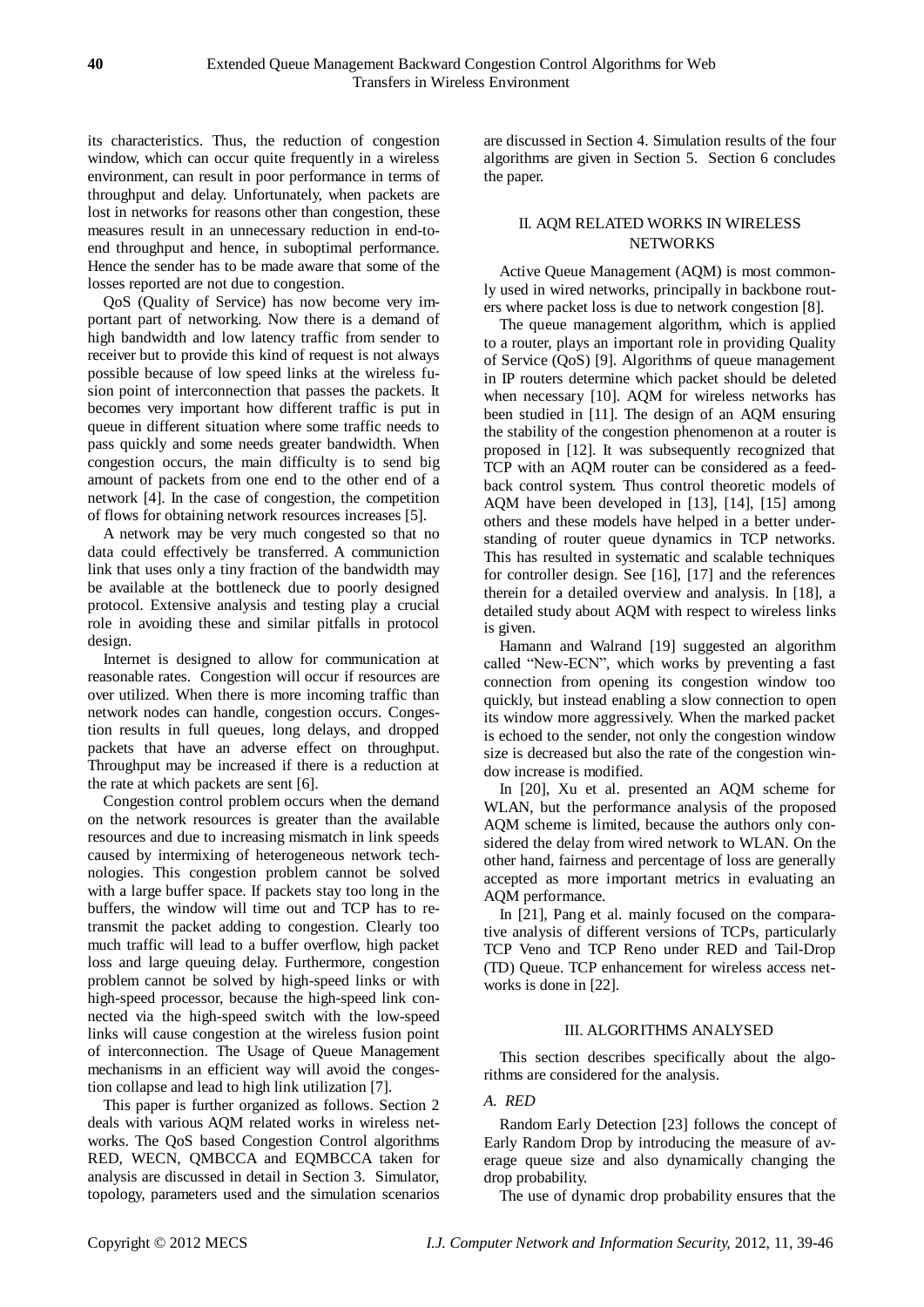gateway reacts differently to different level of congestion expectation. Also the instantaneous queue sizes are not a correct indicator of congestion due to burst nature of Internet traffic. RED therefore uses average queue size measured over all times. The RED gateway finds the average queue size as exponentially weighted moving average of instantaneous queue size. The minimum threshold and the maximum threshold are compared with the average queue size.

Every arriving packet is marked when the average queue size is between the maximum threshold and minimum threshold. When the mechanism ensures that the marked packets are dropped, or if all source nodes are co-operative, then the average queue size does not exceed the maximum threshold.

# *B. WECN*

Peng et al. [24] proposed the WECN algorithm which is taken for analysis. In WECN, upon noting the first lost packet due to buffer overflow in the router, CE bit in the headers of passing packets in the queue are marked. In this manner, the sender knows that a packet loss happened due to network congestion and not because of random loss due to degraded channel quality. This mechanism clearly gives the feedback that the packet loss was due to congestion only. The TCP responds by reducing the congestion window accordingly. If a packet is lost for reason other than congestion, the packets are not marked. The TCP times out and retransmits the packets. It reduces the window but the recovery time will be much faster compared to that of a loss due to congestion. Here the unnecessary reduction of window due to packet loss by any other reason is avoided.

#### *C. QMBCCA*

Queue Management Backward Congestion Control Algorithm (QMBCCA) [25] proposed by us is an alternative approach to WECN algorithm. It makes use of the existing Internet Control Messaging Protocol (ICMP) Source Quench (ISQ) signaling mechanism. Hence congestion notification is kept at the IP level.

ISQ is generated from the point of congestion and is send to the source. This approach reduces the reaction time to congestion in the network. The ISQ message can include information on the severity of the congestion. The end host can react and adjust the window accordingly, leading to maximal use of the resources and thereby maximizing network utilization [26]. This is termed as Multilevel Explicit Congestion Notification (MECN).

The ISQ messages will be generated from the period between the initial congestion detection and until the source end system adjusts. The ISQ messages can reach the source without complication since the back path from the point of congestion to the source is not really congested. The algorithm for QMBCCA is given next.

 For each packet arrival calculate the average queue size avg if  $minth < avg < mark$ 

```
\{ Calculate probability pa
           With probability pa:
            if ECT bit is set and if the packet is 
                   not already marked
\{ Mark the arriving packet 
                 Send an ISQ to the sender
 }
            else
                 Drop the arriving packet
 }
        else if maxth \leq avg
                 Drop the arriving packet
```
Send an ISQ to the source.

A QMBCCA capable router implements the active queue management algorithm RED in it and hence requires few modifications. Both the CE and ECT bits are maintained as in ECN and is forwarded to the transport layer when the IP message is demultiplexed.

If the incoming packet causes the average queue to go between the minimum and maximum thresholds, RED probability may choose this packet to be marked. If the ECT bit of this packet is set and if it is not already marked (i.e. the CE bit is not set) then mark the packet (i.e. set the CE bit) and send back an ISQ to the source. If the ECT bit is not set and RED chooses this packet, then the packet is dropped. If the packets are marked previously by another router, ISQs are not generated even if the packet leads to congestion. If the packet has the ECT bit set in the header and is being selected to be dropped, then an ISQ is generated even if the packet is marked earlier by some other router. Upon identifying the flow causing the congestion, the source reacts by halving both the congestion window and the slow threshold value for that flow.

The following are the advantages of QMBCCA with respect to the drawbacks in ECN. QMBCCA uses existing network layer signaling the source quench mechanisms to notify the transport layer of congestion problems. Hence all IP transport protocols are notified in the same manner about network congestion. It does not require the use of any transport layer protocol for congestion notification. It is therefore protocol independent and can be used by other transport protocols such as UDP. Also, there may be value in providing a common mechanism for notifying all transport protocols about congestion. QMBCCA has the router send the congestion notification as soon as congestion occurs in the router to the sender. QMBCCA uses MECN and hence the network resources could be more effectively utilized since the feedback gives indication of the congestion level at the overloaded point in the network. When the congestion is between the thresholds, packets are marked probabilistically and not dropped. Such advantages include lower loss rates, reduction in number of TCP timeouts and retransmissions, faster congestion notification, and lower packet delay. QMBCCA has been analysed in wired and wireless networks for TCP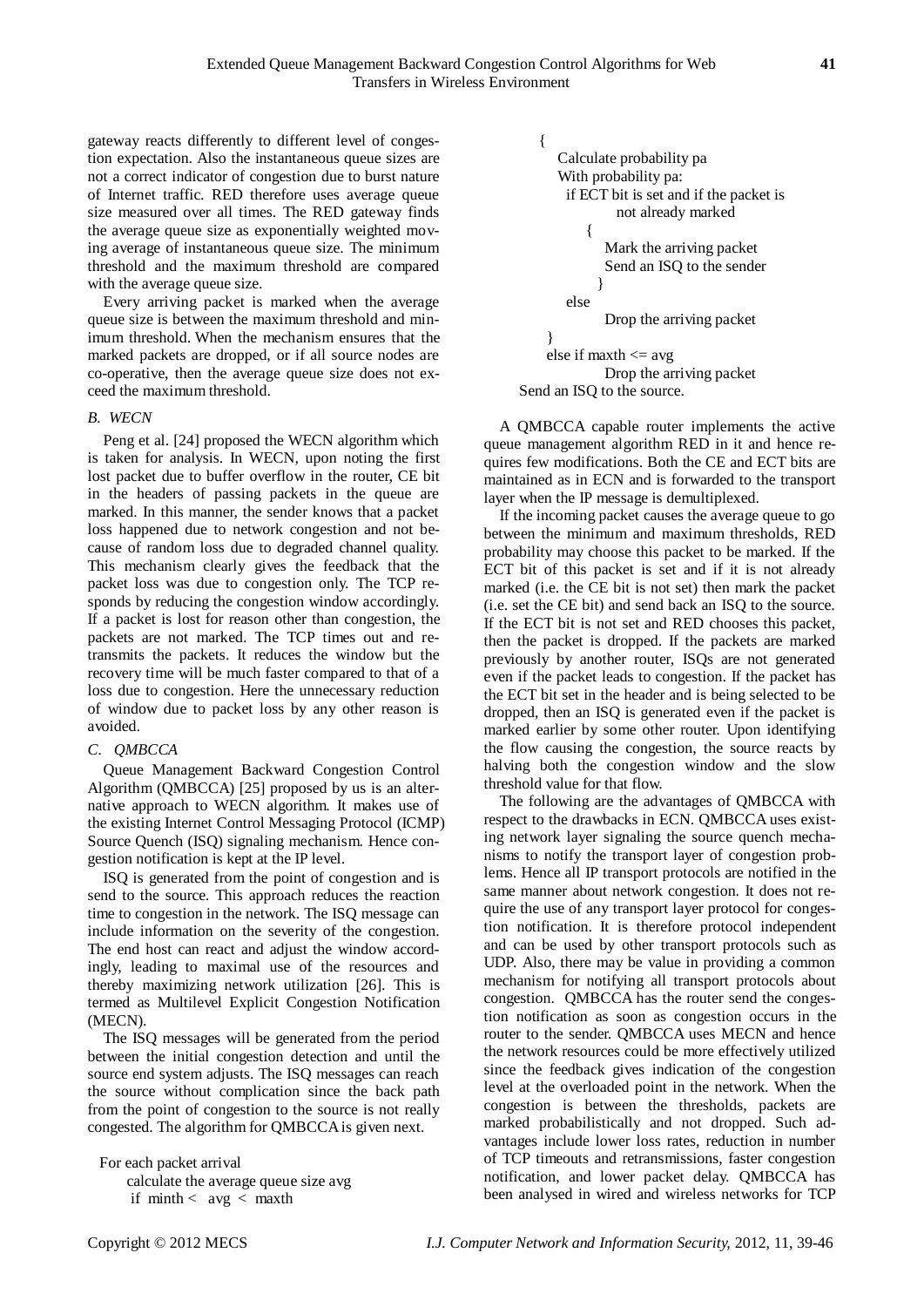bulk transfers and web transfers[27][28].

# *D EQMBCCA*

QMBCCA makes use of both ECN and BECN mechanism. In case of congestion, it generates ISQ and also sets the CE bits. There is an overhead in the generation of ISQ messages even for lighter congestion. The performance of internet routers are affected due to the overhead required for generating ISQ. ISQ generation is carried by the control plane of the routers which is compared to be slower than the data plane. The transfer of packets between the control plane and data plane should be reduced in high speed routers.

ECN notifications are more reliable compared to ISQ notifications. When the destination receives the ECN notification, it generates ECN Echo acknowledgements continuously until the sender notifies the receiver. The sender reduces the congestion window and the threshold value and activates the CWR (Congestion Window Reduced) mechanism. Any loss of the ISQ will not be detected by the source and hence the congestion notifications cannot be reliably delivered.

Additional reverse traffic will be introduced when ISQs are sent to the source and is preferable to minimize such control traffic.

On the other hand the RTT taken by the CE mechanism will result in the delay of notifying the congestion leading to higher queue variance and reduced throughput.

EQMBCCA proposed by us tries to solve these issues by using CE mechanism for low congestion and ISQ in addition to CE for high congestion [29][30].

In order to differentiate between high and low congestions an intermediate value is chosen between the min and max values of RED called IntThres (Intermediate Thresh). IntThres is configurable and can be set anywhere between min and max values. The router behaves as an ECN when the queue is below IntThres and as QMBCCA when it is above it. Whichever notification reaches the sender first should cause a window reduction.

The end hosts perform end to end negotiations initially to establish ECN capability. The sender should be responsive to both ECE and ISQ notifications. The first packet to be send after window reduction will have Congestion Window Reduced (CWR) bit to stop the receiver from sending more ECE acknowledgements. The sender waits a full RTT before it starts increasing the window.

The algorithm of EQMBCCA is given below. For each packet arrival

Calculate the average queue size avg

If  $(avg > maxth)$  { if (ECT bit marked in the chosen packet)  $\left\{\begin{array}{ccc} \end{array}\right\}$ 

 Drop the packet; Send an ISQ2 back to the source;

 } Else drop the packet;

 } else if (avg < minth ) queue the packet; else if (minth < avg < IntThres) { if (ECT bit marked in the chosen packet)  $\{$  Mark the CE bit if not already marked; else Drop the packet; } } Else if (ECT bit marked in the chosen packet)  $\overline{\mathcal{L}}$  Mark the CE bit if not already marked; Send ISQ1 to the Source; } Else Drop the Packet; Send ISQ2 to the source; }

}

The EQMBCCA uses a single bit in the 32 bit unused field in the ICMP source quench packet to differentiate between an ISQ due to a marked packet and an ISQ due to a dropped packet. If the bit is set, it is due to a marked packet and the sender detecting it should wait a full RTT before increasing the window according to the TCP algorithm. If the bit is not set, it is due to a dropped packet and the source halves its congestion window and starts increasing the window according to the TCP algorithm.

# IV. SIMULATION SCENARIO

The Simulations for the analysis between the algorithms were done using NS2 [31]. NS2 is a discrete event simulator developed by the University of California at Berkeley and the Virtual Inter network Tested (VINT) project. The NS2 support two languages, system programming languages C++ for detail implementation and scripting languages TCL for configuring and experimenting with different parameters quickly. The NS2 has all the essential features like abstraction, visualization, emulation, traffic and scenario generation. The Trace-graph draws a graph from the Trace file.



Fig. 1. Wireless Network topology for simulations

We model the TCP network by a simple topology as shown in Fig. 1 where TCP sources send data towards their destinations in Internet through a router which

Copyright © 2012 MECS *I.J. Computer Network and Information Security,* 2012, 11, 39-46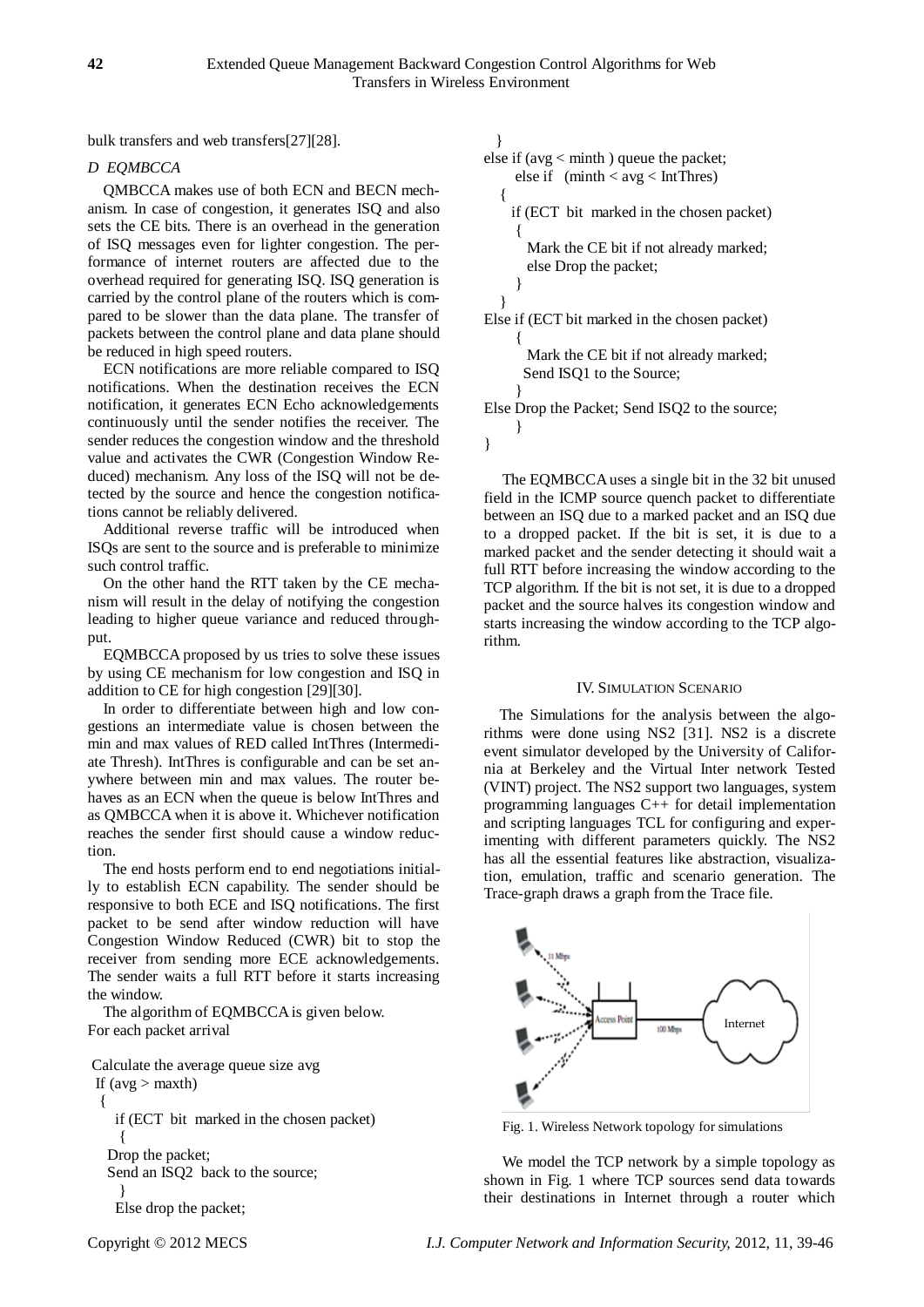represents the bottleneck node in the network. With receipt of acknowledgement packet, each source increases its rate of transmission and this eventually causes the outgoing link capacity of the bottleneck node to be exceeded. When a packet drop is detected by the TCP source, it reduces its window size to half. In this way, each source attempts to determine the available capacity in the network.

The topology uses IEEE 802.11 Wireless Local Area Network (WLAN) scenario with channel data rate of 11 Mbps. The wired network LAN or Internet is connected to the access point with a link capacity of 100 Mbps.

There are TCP flows between the Internet and the wireless nodes. Lmax  $= 300$  packets, Lmin  $= 100$  packets, buffer size=600, IntThres=200, IEEE 802.11 propagation delay  $=0.8$  ms, nominal round trip delay $= 80$ ms, Probability based dropping pmax  $=0.2$ . FTP connections are varied using 5, 10, 15, 20, 25, 30, 35, 40, 45 flows to establish different levels of congestion. The FTP flows start randomly within the initial 5s of simulation while the web traffic connections start after 50s. The size of the HTTP object was 8KB and was the same for all the objects aiding in the calculation of fairness index for object transfer time. The intersession time = 0.5s, session size = 10 pages, inter page time =  $10s$ , page size  $= 3$  objects/page, inter object time  $= 0.1$  s and the number of sessions is 1000. These values were chosen to ensure that several sessions were active throughout the simulation time.We consider fixed length packets, each of 1000 bytes. The maximum window size of the TCP flows is kep at the default ns-2 value of 20 packets. AQM is implemented at the access point (router). The channel between the wireless nodes and the access point is time varying due to fading. These capacity variations are performed using the model supported in ns-2 for wireless networks. The sampling time was taken as 40 ms.

The algorithms RED, WECN, QMBCCA and EQMBCCA were used for the analysis. The metrics used in this simulation scenario are ISQ reverse traffic, delay, HTTP packet loss, fairness and average web object transfer delay which is the interval between the time a web client makes an initial request and the time the server receives the acknowledgement to the last data packet for the object requested by the client

Percentage loss measures the ratio of the number of packets dropped at the bottleneck link to the total number of packets injected into the bottleneck link for a particular flow or set of flows.

#### V. RESULTS AND DISCUSSIONS

The results of the simulation are given as graphs below for the comparative study between the algorithms.



Fig. 2. Average Transfer Delay (ms)

Fig. 2. Shows the average transfer delay in ms by varying the number of flows. QMBCCA shows minimum delay compared to other algorithms. RED has the highest delay .



Fig.3. shows the percentage of loss by varying the number of flows from 5 to 45. It is found that QMBCCA algorithm has the minimum number of packets dropped and when the number of flows increased; there was a constant increase in the number of packets dropped. EQMBCCA has less packet loss than WECN and RED. RTT time taken in WECN for the feedback to reach the TCP source was high. RED does not have any feedback mechanism to inform the source about the congestion and hence incurs highest packet drops.



Fig. 4. Fairness among Flows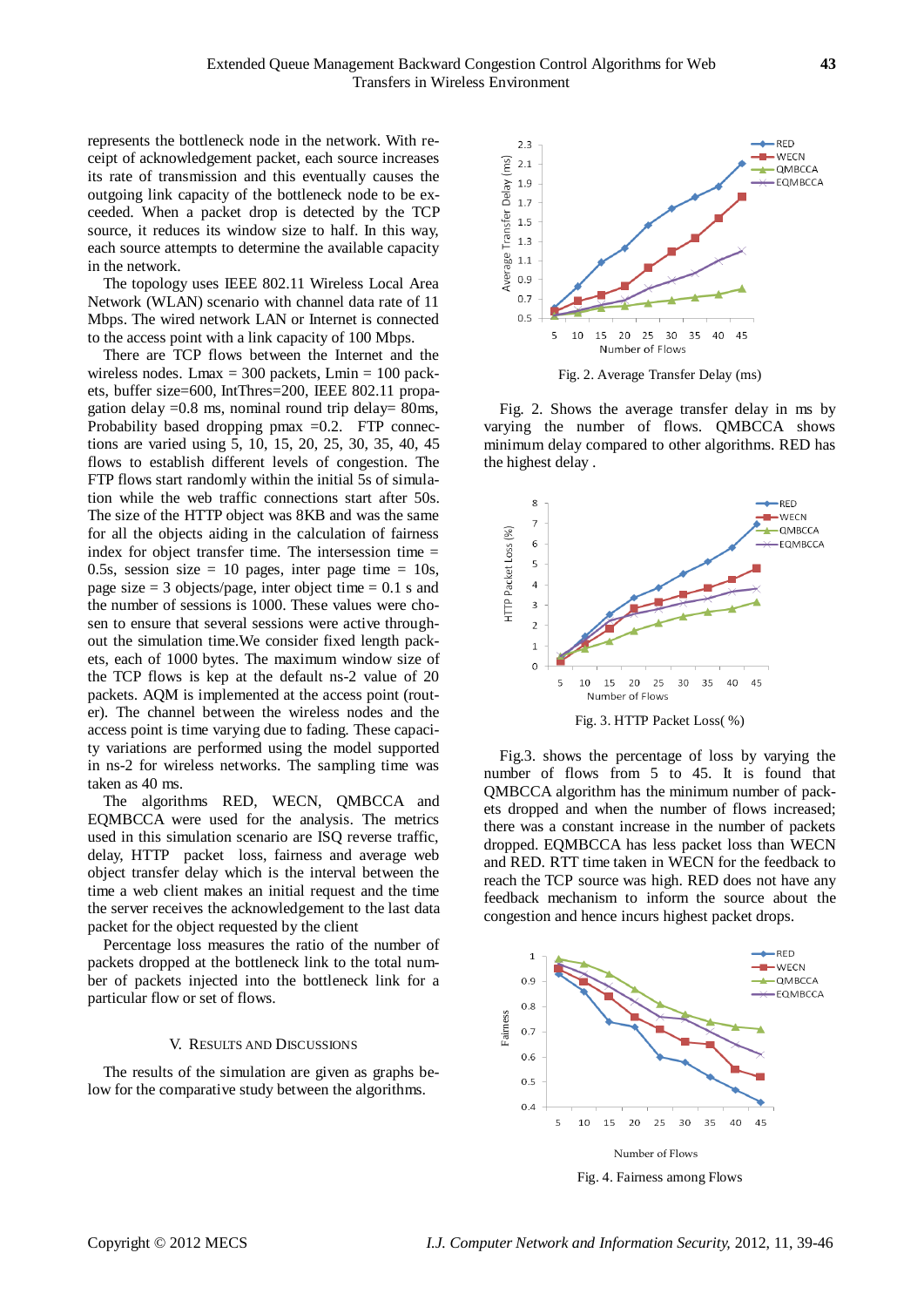The fairness among flows for different algorithms is shown in Fig. 4. In QMBCCA, there is a two way feedback one in the forward direction using the CE bit and other in the reverse direction using ISQ leading to reliability and fast reaction. EQMBCCA makes use of ISQ messages only if the average queue size crosses IntThres. Hence the RTT taken by CE bit in EQMBCCA is high leading to slow reaction of the TCP. Hence QMBCCA outperforms EQMBCCA, WECN and RED in terms of fairness.

# V. CONCLUSION

This paper discusses about characteristics of the wireless networks and the different AQM algorithms available in the wireless networks. The inconsistent nature of the wireless networks needs a feedback mechanism to inform the TCP whether the packet loss was due to congestion or not. The TCP responds by decreasing the window accordingly. The paper compares four QoS Congestion Control AQM algorithms namely RED, WECN, QMBCCA and EQMBCCA. The Comparisons are based on metrics gain in delay, loss of HTTP packets and fairness.

The Simulations reveal significant performance difference between the algorithms. As far as the performance is concerned QMBCCA gave better results. QMBCCA uses both ISQ and CE to inform the sender about the packet loss. The senders can react quickly and hence congestion can be rectified as early as possible. The RTT taken by EQMBCCA is more and hence its reaction time is high leading to more packet losses. It generates ISQ only after the queue size reaches the intermediate threshold value. WECN makes use of the CE bit only and hence performs lower than the proposed algorithms. RED has no feedback mechanisms at all and hence gives a overall poor performance. So it can be concluded that the proposed QMBCCA performs better than EQMBCCA in terms of deay, HTTP packet loss and fairness in a Wireless Environment.This work can be extended fot MANETs also.

# **REFERENCES**

- [1] Montenegro G., Dawkins S., Kojo M., Magret V., and N. Vaidya, Long Thin Networks, RFC 2757, January 2000.
- [2] Pentikousis K.,TCP in Wired-Cum-Wireless Enviroments, IEEECommunications Surveys, Fourth Quarter 2000. Also available from: [http://www.comsoc.org/pubs/surveys.](http://www.comsoc.org/pubs/surveys)
- [3] Border J., Kojo M., Griner J., Montenegro G. and ShelbyZ., Performance Enhancing Proxies Im tended to Mitigate Link-Related Degradations, RFC 3135, June 2001.
- [4] Abdullah Al Masud , Hossain Md. Shamim, Amia Akhter, " Performance Analysis of AQM Schemes in Wired and Wireless Networks based on TCP", Interational Journal of Soft Computing and Engineering, Vol-1, Iss-3, July 2011.
- [5] Saadatfar, H. Yaghmaee, M.H. Mashhadi, H.R , "A Fair Active Queue Management Approach Based on Supply and Demand Model", Proceedings of  $5<sup>th</sup>$  International Symposium on Telecommunications IST, Tehran,: 4-6 Dec. 2010 ,On page(s): 261 - 265 Print ISBN: 978-1-4244-8183-5, INSPEC Accession Number: 11875469 ,DOI: 10.1109/ISTEL.2010.5734034,Date of Current Version: 17 Mar 2011
- [6] Victor Firoiu, Marty Borden, "A Study of Active Queue Management for Congestion Control" In IEEE INFOCOM 2000.
- [7] Rafe Alasem, "Efficient and Fair Bandwidth Allocation AQM Scheme for Wireless Networks", International Journal of Computer Networks (IJCN), Volume (2): Issue (2), 2009.
- [8] Gianluigi Pibri, Ciaran Mc Goldrick, Meriel Huggard., "Using Active Queue Management to Enhance Performance in IEEE 802.11", Proceedings of the 4th ACM workshop on Performance Monitoring and Measurement of Heterogeneous Wireless and Wired Networks, **[ACM](http://www.acm.org/publications)** New York, NY, USA ©2009 , doi[>10.1145/1641913.1641923](http://dx.doi.org/10.1145/1641913.1641923)
- [9] Arkaitz Bitorika, Mathieu Robin, Meriel Huggard, Ciar´an Mc Goldrick , "Performance Comparison between Active and Passive Queue Management" , IJCSI International Journal of Computer Science Issues, Vol. 7, Issue 3, No 5, May 2010 ,ISSN (Online): 1694-0784 ,ISSN (Print): 1694-0814
- [10] Dariusz Rafał Augustyn, Adam Domański and Joanna Domańska, " A Choice of Optimal Packet Dropping Function for Active Queue Management", Communications in Computer and Information Science, 2010, Volume 79, pp:199-206, DOI: 10.1007/978-3-642-13861-4\_20
- [11] F. Zheng and J. Nelson, "An H1 Approach to Congestion Control Design for AQM Routers Supporting TCP Flows in Wireless Access Networks", Computer Networks the International Journal of Computer and Telecommunications Networking, vol. 51, pp. 1684–1704, 2007.
- [12]Ariba, Y. Gouaisbaut, F. Labit, Y. , "Feedback Control for Router Management and TCP/IP Network Stability", IEEE Transactions on Network and Service Management , Volume: 6, Issue: 4 , pp: 255 – 266, Dec 2009, ISSN: 1932-4537 ,INSPEC Accession Number: 11054117 ,DOI: 10.1109/TNSM.2009.04.090405, Date of Current Version: 08 January 2010
- [13] V. Misra, W. Gong, and D. Towsley, "Fluid-Based" Analysis of a Network of AQM Routers Supporting TCP Flows with an Application to RED," in Proceedings of SIGCOMM, 2000, pp. 151–160.
- [14]C. Hollot, V. Misra, D. Towsley, and W. Gong, "Analysis and design of controllers for AQM routers supporting TCP flows," IEEE Transactions on Automatic Control, vol. 47, pp. 945–959, June 2002.
- [15] F. Kelly, "Mathematics Unlimited 2001 and Beyond," in Mathematical Modelling of the Internet,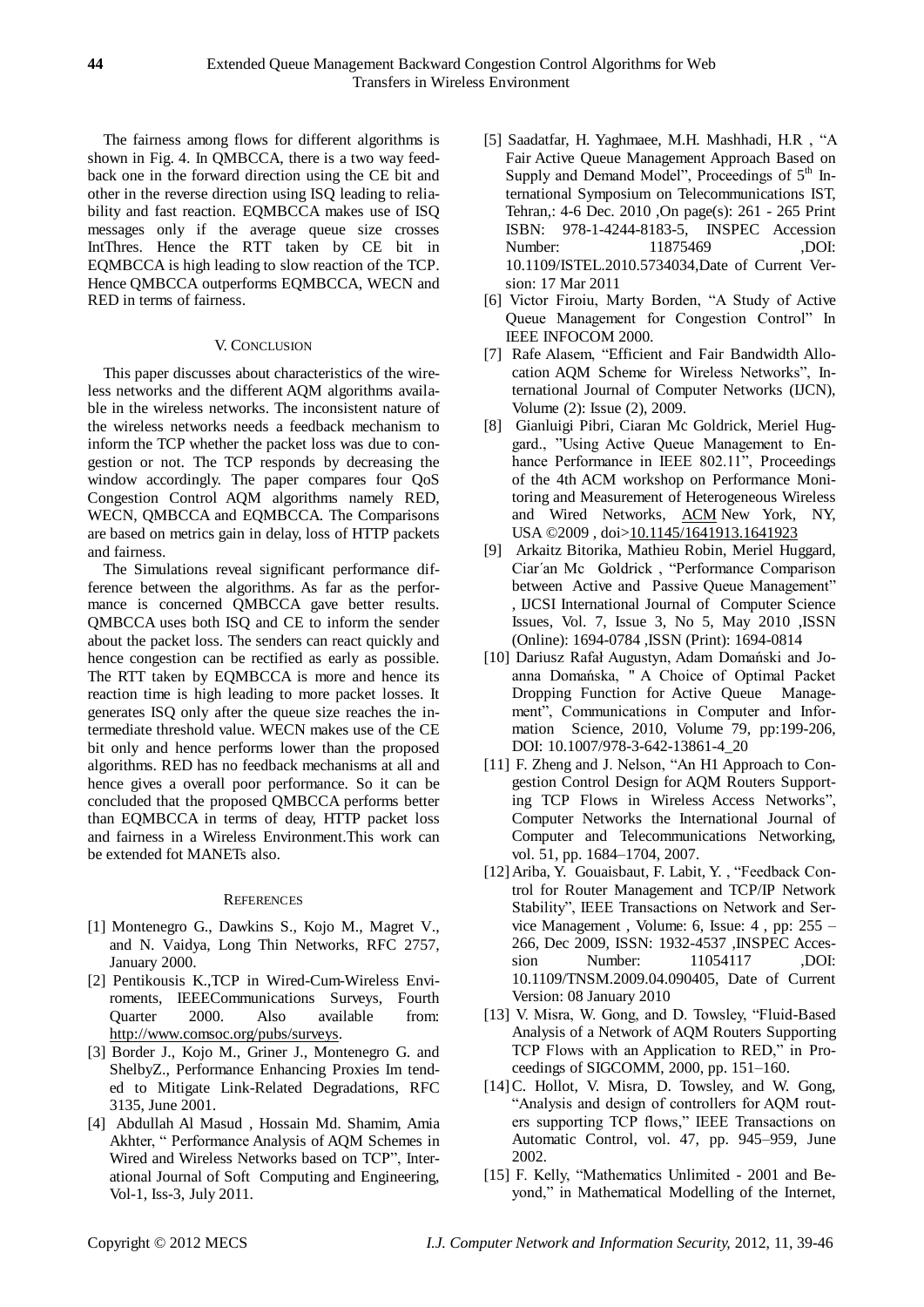B. Engquist and W. Schmid, Eds. Berlin: Springer-Verlag, 2001.

- [16] S. Low, F. Paganini, and J. Doyle, "Internet congestion control," IEEEControl Systems Magazine, vol. 22, pp. 28–43, December 2004.
- [17] P. Quet and H. Ozbay, "On the Design of AQM supporting TCP flows using robust control theory," IEEE Transactions on Automatic Control, vol. 49, pp. 1031–1036, 2004.
- [18] D.Tse, P. Viswanath, Fundamentals of Wireless Communication Cambridge University Press, 2005.
- [19]T. Hamann and J.Walrand, "A New Fair Window Algorithm for ECN Capable TCP (New-ECN)", Proc. INFOCOM, vol. 3, pp.1528–1536, 2000.
- [20] H. Xu, Q. Xue, A. Gam, "Adaptive Congestion-Control in Infrastructure Wireless LANs with Bounded Medium Access Delay", in: Proceedings of the International Mobility and Wireless Access Workshop, Fort Worth, Texas, USA, pp. 44–49. Oct 2002.
- [21]Q. Pang, S.C.Liew, C.P. Fu, W.Wang, V.O.K. Li, "Performance Study of TCP Veno over WLAN and RED Router", in: Proceedings of IEEE Global Telecommunications Conference, San Francisco, USA, vol. 6, pp. 3237–3241, December 2003
- [22]C.P. Fu, S.C. Liew, "TCP Veno: TCP Enhancement for Wireless Access Networks", Proceedings of the IEEE Journal on Selected Areas in Communications 21 (2) (2003).
- [23]. T. Bhaskar Reddy, Ali Ahammed, Reshma Banu, "Performance Comparison of Active Queue Management Algorithms", International Journal of Computer Science and Network Security, Vol.9 No.2, February 2009.
- [24]F. Peng, and S. Cheng, and J. Ma, "An Effective Way to Improve TCP Performance in Wireless / Mobile Networks", Proc. EUROCOMM, pp. 250– 255, 2000.
- [25]V.Sinthu Janita Prakash, D.I.George Amalarethinam, E.George Dharma Prakash Raj, "Fairness and Percentage Loss Analysis for Short Lived Web Transfers using QMBCCA", the International Journal of Computer Applications, Published by Foundation of Computer Science, USA, (ISSN: 0975- 8887), Vol:16, No:2, pp 40-43, February 2011.
- [26] Marek Malowidzki, "Simulation-Based Study of ECN Performance in RED Networks, SPECTS'2003.
- [27]V.Sinthu Janita Prakash, D.I.George Amalarethinam, E.George Dharma Prakash Raj, "Normalized Throughput and Delay Analysis using QMBCCA in Wireless Networks" Proceedings of the IEEE International Conference on Computing, Communication and Applications (ICCCA) Dindigul, Tamilnadu, pp:208-213, ISBN:978-1-4673- 0270-8, Published in IEEE Xplore**,** INSPEC Accession Number: 12655182, DOI:10.1109/ICCCA.2012.6179162, Date of Current Version : 05 April 2012.
- [28] V V.Sinthu Janita Prakash, D.I.George Amalar-

ethinam, E.George Dharma Prakash Raj, "Fairness and Loss Percentage Analysis using QMBCCA in Wireless Environment" Proceedings of the IEEE International Conference on Advances in Engineering, Science and Management (IEEE-ICAESM), at EGS Pillai College of Engineering and Technology, Nagapattinam, 30,31 March 2012, Published in IEEE Xplore, pp:426-431, ISBN**:** 978- 1-4673-0213-5, INSPEC Accession Number:12818726

- [29]V.Sinthu Janita Prakash, D.I.George Amalarethinam, E.George Dharma Prakash Raj, "Extended Queue Management Backward Congestion Control Algorithm" Proceedings of the International Conference on Advances in Information Technology and Mobile Communication – (AIM 2012) , ACEEE, ISBN: 978-3-642-20572-9, pp:217- 223,Springer-Verlag Berlin Heidelberg 2012, at Goldfinch Hotel, Bangalore, 27-28 April 2012.
- [30]V.Sinthu Janita Prakash, D.I.George Amalarethinam, E.George Dharma Prakash Raj, Extended Queue Management Backward Congestion Control Algorithms for Web Transfers, International Conference on Modelling, Optimization and Computing(ICMOC 2012), published by Elsevier, Science Direct, *Procedia Engineering*, *Volume 38*, *2012*, pp: *2611-2616, DoI:10.1016/j.proeng.2012.06.307*
- [31] "UCB / LBNL / VINT Network Simulator- ns2", http://www- mash.cs.berkeley.edu/ns/.

**Sinthu Janita Prakash** received her MCA and MPhil degrees in Computer Science from Bharathidasan & Mother Teresa University in 1996 & 2002 respectively. She is working as Asst Professor & Head in the Department of Computer Science, Cauvery College for Women, Tiruchirappalli. She is currently pursuing her research in the area of Active Queue Management for Congestion Control. She has published many papers in the International Conferences and Journals. She is a member of IEEE and Computer Society of India. Her area of interest is Communication Networks and Mobile Networks.

**Dr. D I George Amalarethinam** received his MCA, MPhil & PhD in Computer Science from Bharathidasan University in 1988, 1996 & 2007 respectively. He is working as an Associate Professor & Director of MCA in Jamal Mohammed College, Tiruchirappalli. He has 24 years of teaching and 14 years of research experience. He has published several papers in International and National Journals and Conferences. He is a Life Member of Indian Institute of Public Administration, New Delhi, Senior Member, International Association of Computer Science and Information Technology, Singapore and Editorial Board Member for many International Journals. His areas of interest are Parallel Processing, Operating Systems and Computer Networks.